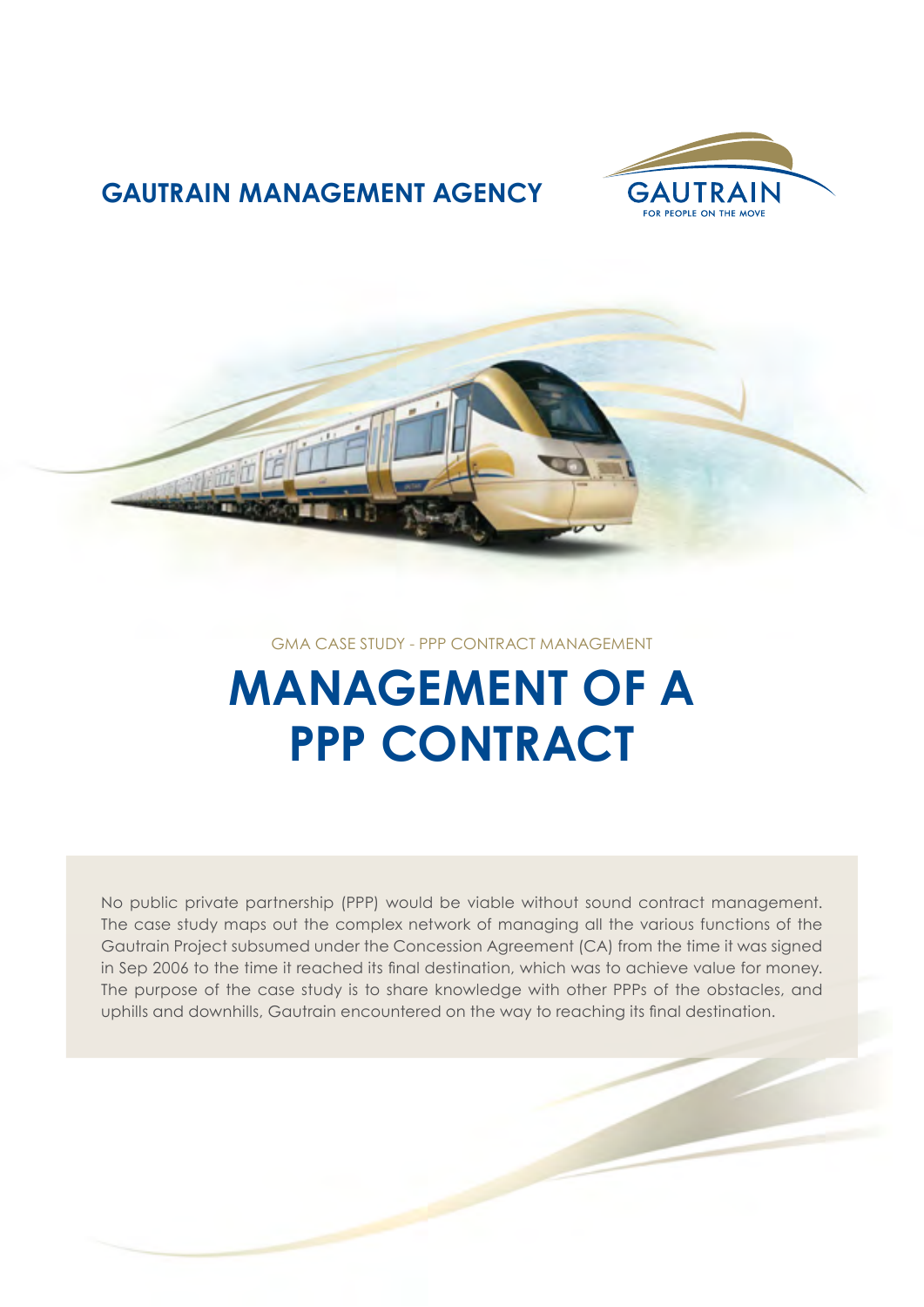## **HIGHLIGHTS**

### **THE CHALLENGE**

Effective contract management in any large business undertaking equates to effective running of the business. This is because a business contract functions as a blue print of every aspect of the business. In the case of a Public Private Partnership (PPP), effective management of the Concession Agreement (CA) on the part of the government is crucial, given the complex nature of a PPP. PPP contracts regulate the relationships between the public and private partners; they have a long lifespan and require the provision of substantial works and services. Added to the generic complexity of managing a PPP contract, every PPP contract management process entails challenging features that are unique to the PPP in question. In the case of Gautrain, the different nature of the functions performed during the Development and Operational Periods posed a challenge for contract management.

### **THE OUTCOME**

Gautrain reached its end goal, which was to achieve value for money, thanks to sound contract management. Since Gautrain was launched as a Provincial Project to stimulate socio-economic growth in Gauteng, value for money meant, above all, achieving socio-economic development (SED). SED was one of the areas in which the Gautrain Project excelled. In addition to value for money, all the aims of PPP contract management, as set out in the case study, were reached for the most part, except for the aim of achieving appropriate risk transfer to the public partner, for reasons as discussed in the case study.



### **1. HOW IT ALL STARTED**

The Gautrain Rapid Rail Link Project is one of the biggest Public Private Partnership (PPP) transport infrastructure ventures undertaken in Africa. The Gautrain Project is also the first ever

rapid rail transport system implemented in South Africa. Both the scope and the novelty required sound management of all the different parts of the Project.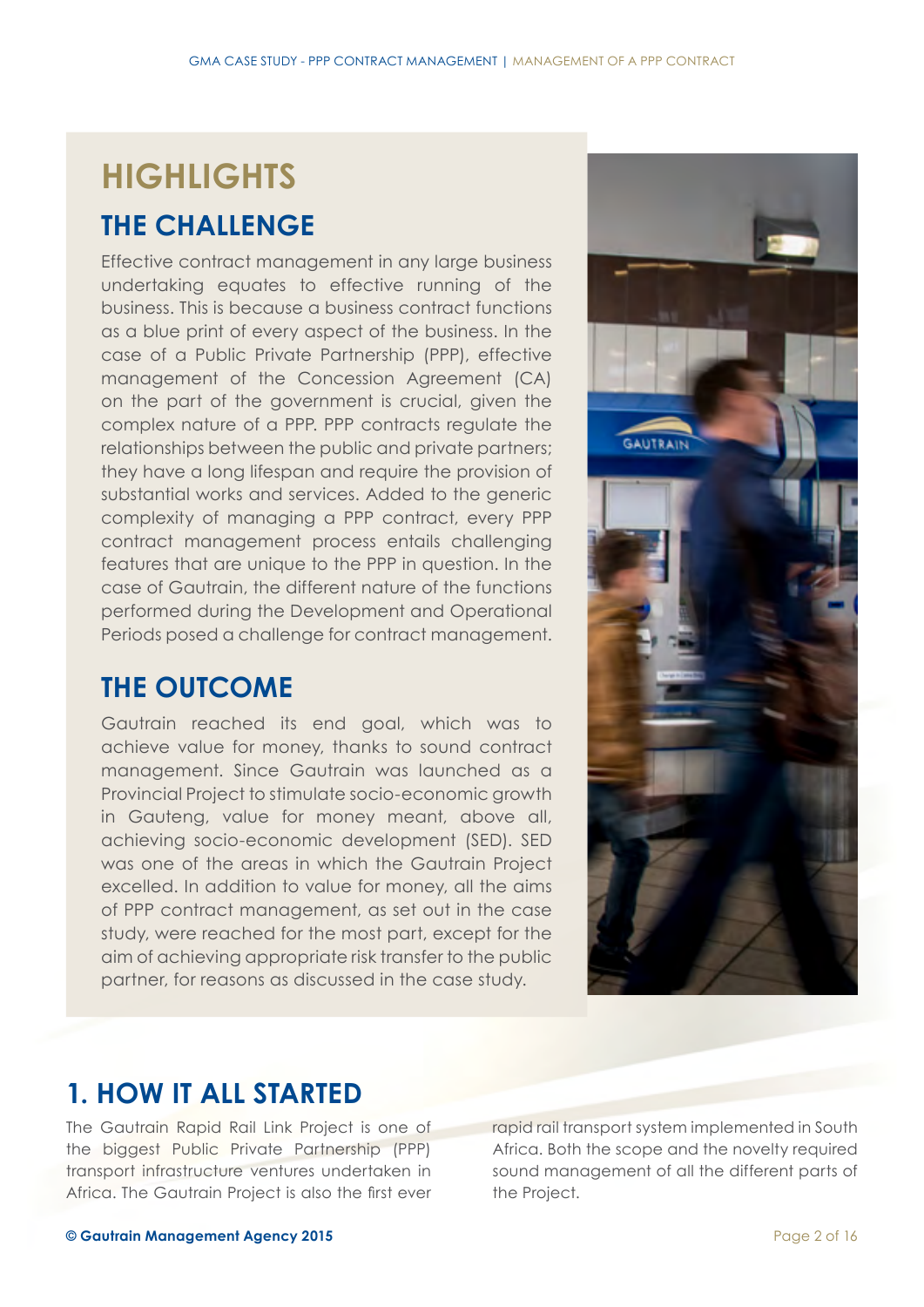Although a huge amount of work went into the preparation of the feasibility study, obtaining the requisite Treasury Approvals, managing the procurement phases and developing the Concession Agreement, the contract management of the PPP can be seen as the engine driving the entire Gautrain Project vehicle to its destination. This is because all outcomes are achieved in the actual Development and Operational Periods of the PPP. These outcomes depend on the quality of contract management. The final destination is to achieve value for money. Along the way, several challenges had to be managed to reach the final destination.

The precise point of departure marking the beginning of the long journey of managing the contract vehicle of the PPP was the moment, on 26 Sep 2006, when the main contract regulating the Project was signed. Known as the Concession Agreement (CA), the contract was signed between the private partner, being the successful bidder Bombela Concession Company (Pty) Ltd, and the public partner, the Gauteng Provincial Government (GPG).

With the signing of the contract, the construction or Development Period of the Gautrain Project got under way. The Development Period was preceded by the planning and feasibility phase and followed by the Operational Period. While the planning and feasibility phase did not feature directly in the contract management, being a pre-contractual phase, the decisions taken during this phase did have an influence on the nature of the contract and the contractual relations during the Development and Operational Periods.

Various stakeholders were directly and indirectly involved in managing the PPP contract during the different periods of the Project:

- The Gauteng Provincial Government (GPG) as the initiator of the Project and the public partner in the PPP Project;
- The National Treasury and National Department of Transport, as the main financiers of the Gautrain Project;

*"Although a huge amount of work went into the preparation of the feasibility study, obtaining the requisite Treasury Approvals, managing the procurement phases and developing the Concession Agreement, the contract management of the PPP can be seen as the engine driving the entire Gautrain Project vehicle to its destination." William Dachs, COO, Gautrain Management Agency*

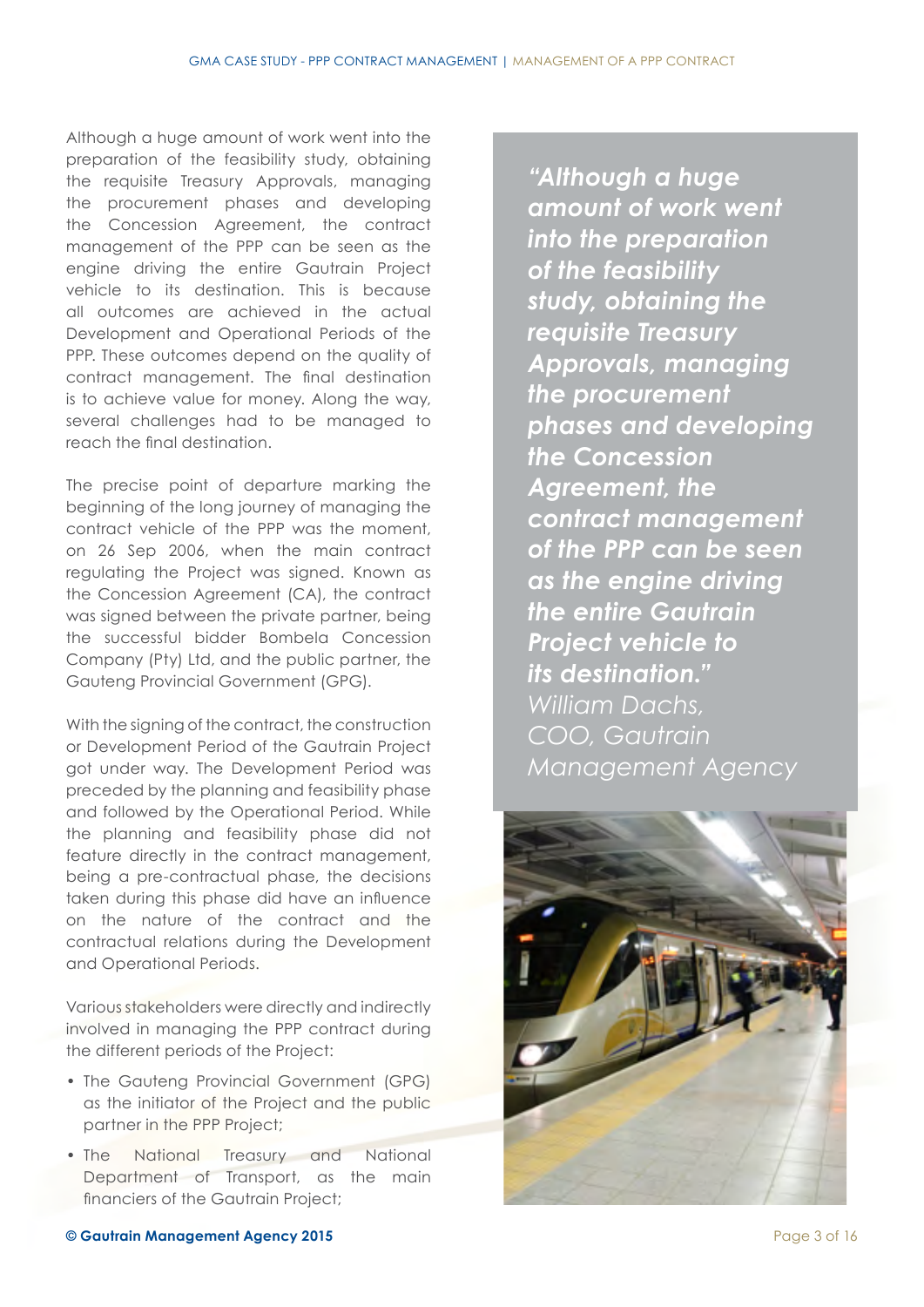- The Gauteng Department of Public Transport, Roads and Works (GDPTRW, also referred to as Gautrans) as the Gautrain proponent;
- The Province Support Team (PST), appointed by the GPG to run the Project on behalf of the public partner during the planning and development phases;
- The Concessionaire, Bombela Consortium, as the private partner in the PPP Project; and
- The Gautrain Management Agency (GMA), established as a special agency in 2009 in terms of the GMA Act (Act 5 of 2006) to manage, co-ordinate and oversee the Gautrain Project during the Operational Period and beyond.



### **2. FACING THE CHALLENGE**

Effective contract management in any large business undertaking equates to effective running of the business. This is because a contract acts as a blue print of every aspect of the business. In the case of a PPP, effective management of the CA on the part of the government is crucial, given the complex nature of a PPP. PPP contracts regulate the relationships between the public and private partners; they have a long lifespan and require the provision of substantial works and services.

What is contract management in the context of a PPP? The National Treasury Practice Note Number 07 of 2004 describes it as follows: "*PPP contract management is the process that enables both parties to a PPP contract to meet their respective obligations in order to deliver the objectives required from the PPP contract. It involves building a good working relationship between the two parties, and continues throughout the project term. Another dimension of PPP contract management is managing proactively to anticipate future needs as well as reacting appropriately to unforeseen situations that arise. The central aim of PPP contract management is to obtain the services specified in the output specifications and ensure ongoing affordability, value for money and appropriate risk transfer. This means optimising the efficiency, effectiveness and economy of the service described in the PPP contract, balancing costs against risks, and actively managing the partnership between the institution and the private party. PPP contract management should also involve aiming for continuous improvement in performance over the life of the PPP contract.*"

This description provided by National Treasury is a generic one applicable to all PPPs in the country. Gautrain is a particularly complex PPP and the complex nature of the Gautrain PPP is reflected in the composition of the CA. The CA is made up of a total of 385 contracts, subcontracts, schedules and financing agreements.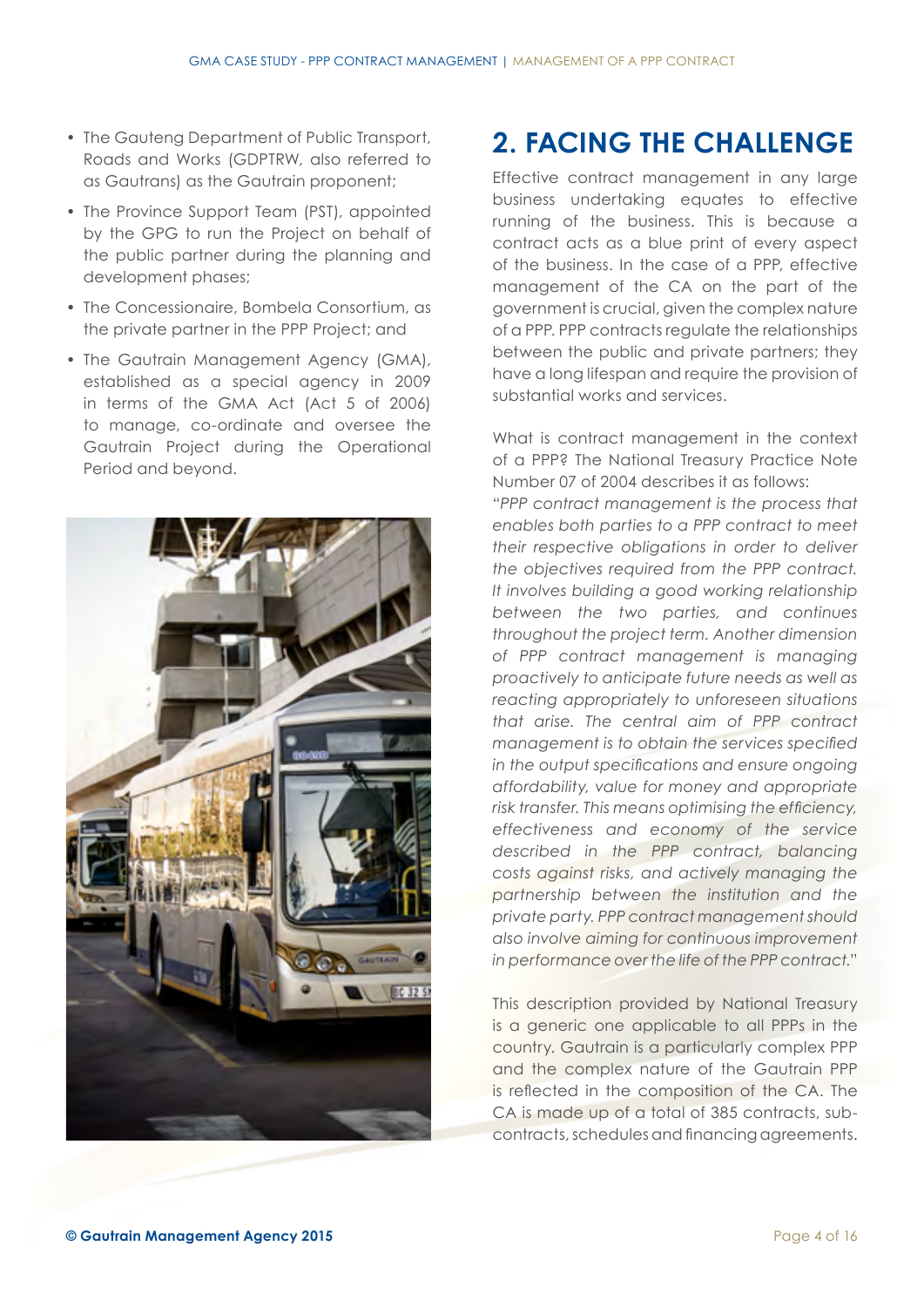The various and complex facets of the PPP had to be co-ordinated to steer the contract vehicle towards its main goal, which is to achieve value for money. In as much as value for money appears to be a clearly demarcated final destination, along the way various processes had to be followed, several problems had to be solved and a range of intermediary goals first had to be achieved.

What is meant by value for money? Before we can answer this question, we need to look at why the Gauteng Provincial Government (GPG) decided to provide a rapid rail link transport system. The GPG saw Gautrain as a means of promoting the long-term sustainable socioeconomic growth of Gauteng. Socio-economic growth is directly linked to the quality of transport infrastructure. The Gautrain Project formed part of a broader vision, which was to industrialise and modernise the region, through creating a culture of public transport use. The end result, the operation of the completed rapid rail link system, as well the development of the system, had to stimulate socio-economic growth.

As such, the GPG implemented socio-economic development (SED) objectives that had to be met during the Development and Operational Periods of the Project. These objectives are discussed briefly below and are outlined in the SED case study. They were designed to provide training and job opportunities on the Gautrain Project to historically disadvantaged individuals so as to address past inequalities. One of the contract management tasks was to ensure that the Concessionaire embraced the listed SED objectives.

Apart from the SED objectives, value for money meant that the GPG had to receive a net benefit in terms of cost, price, quality and risk transfer. Value for money, the main goal of the Project, does not mean the same thing to the public and private partners. This is one of the areas giving rise to a conflict of interests between the public and private partners, which is inherent in a PPP,



given their different roles and interests, as well as their different perceptions of how to achieve the same goals. Contract management in a PPP therefore faces the challenge of reconciling conflicts of interest between the public and private partners.

The issue of ownership and risk responsibility lies at the heart of any potential conflict between the public and private partners. Combining these two aspects successfully is not a simple matter. In a PPP, the public partner is the custodian or owner of the asset, while the private partner has to assume the risks associated with the asset. How do you ensure that a private partner will optimally develop, operate and maintain an asset it does not own – and accept responsibility for all the associated risks? This can only be achieved through a water-tight contract and highly efficient contract management on the part of the public partner.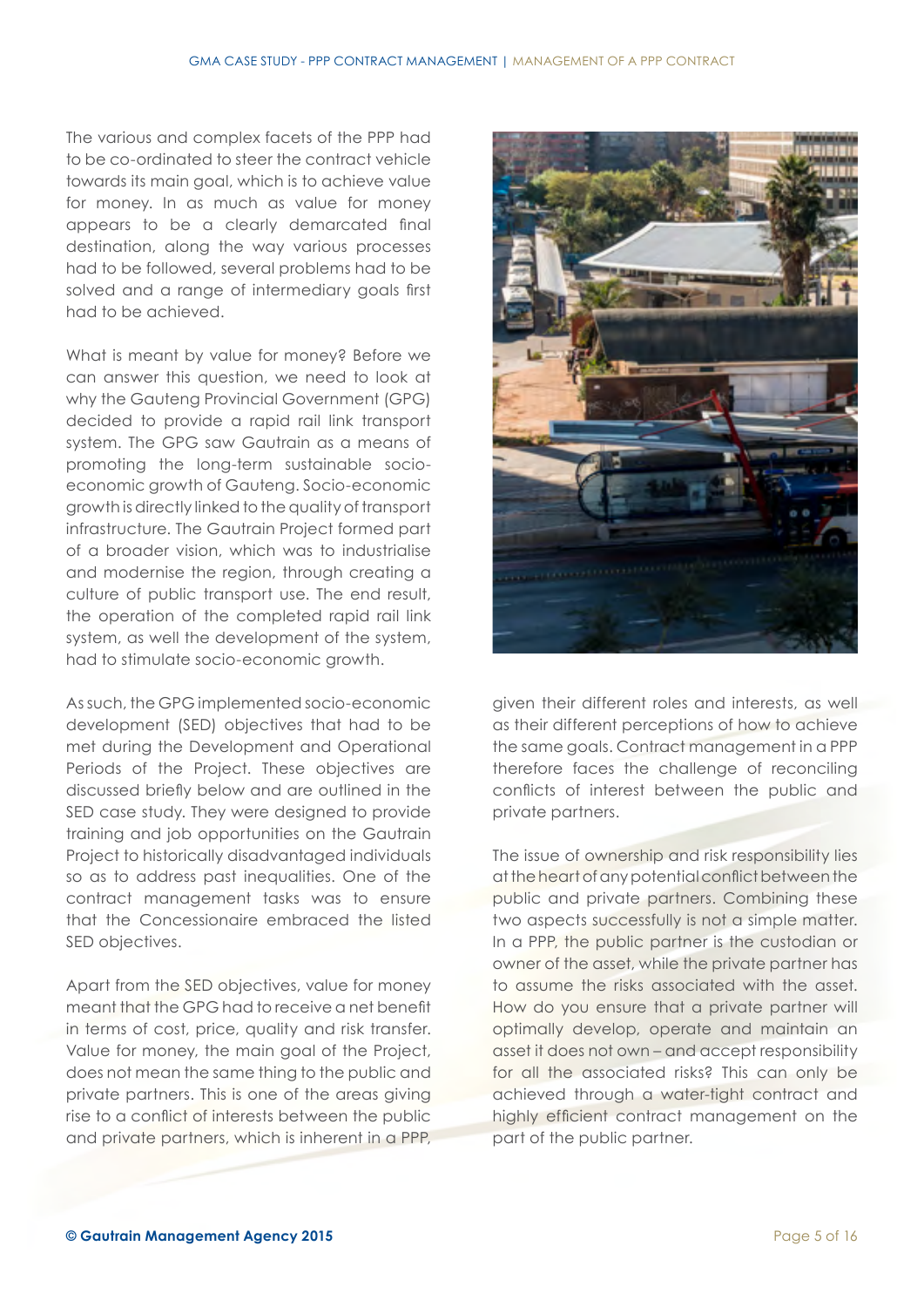Various aspects featured in the management of the Gautrain PPP contract, the CA. They are listed below and discussed in the next section.

- Partnership approach;
- Asset management;
- Contractual PPP period and variation agreements;
- Performance management;
- Financial management;
- Risk management;
- Environmental impact assessment (EIA) management;
- Socio-economic development (SED) management;
- Dispute management;
- Brand development and stakeholder management; and
- Document control and knowledge management.



### **3. GRAPPLING WITH THE ISSUES**

Three smart moves equipped the Gautrain management with the means to tackle the contract management challenges. First, a Province Support Team (PST) of specialist consultants was established in 2003, three years before the CA was signed. At the peak of activities, this team consisted of over a hundred engineers and other specialist consultants, who steered Gautrain during the planning and feasibility phase.

Secondly, the PST expertise was retained during the Development Period and could step into the role of contract managers. All PST members had an in-depth knowledge of the terms and conditions of the CA. The PST was responsible for managing the protracted design and construction review process as well as the construction, legal and environmental compliance processes. The PST was furthermore useful in setting up the Gautrain Management Agency (GMA) to represent the Province and provided some of the requisite skills in a temporary arrangement while the GMA was staffed. Setting up a specialist agency to represent the Gauteng Provincial Government was a unique move, which empowered the Province to dedicate an oversight team to the Project. The GMA had the responsibility of handling the management functions during the Operational Period and beyond. As a result, there could be continuity of expertise and skills. About 10 key members of the PST became part of the GMA. While the PST made an enormous contribution to the success of the Gautrain Project, it absorbed only a fraction of the overall costs – no more than 2% – since all the PST members were on short-term contracts.

Thirdly, independent certifiers were appointed for the Project to check all the construction work per milestone. It is not possible to run a PPP without an independent certifier because, as the National Treasury explains in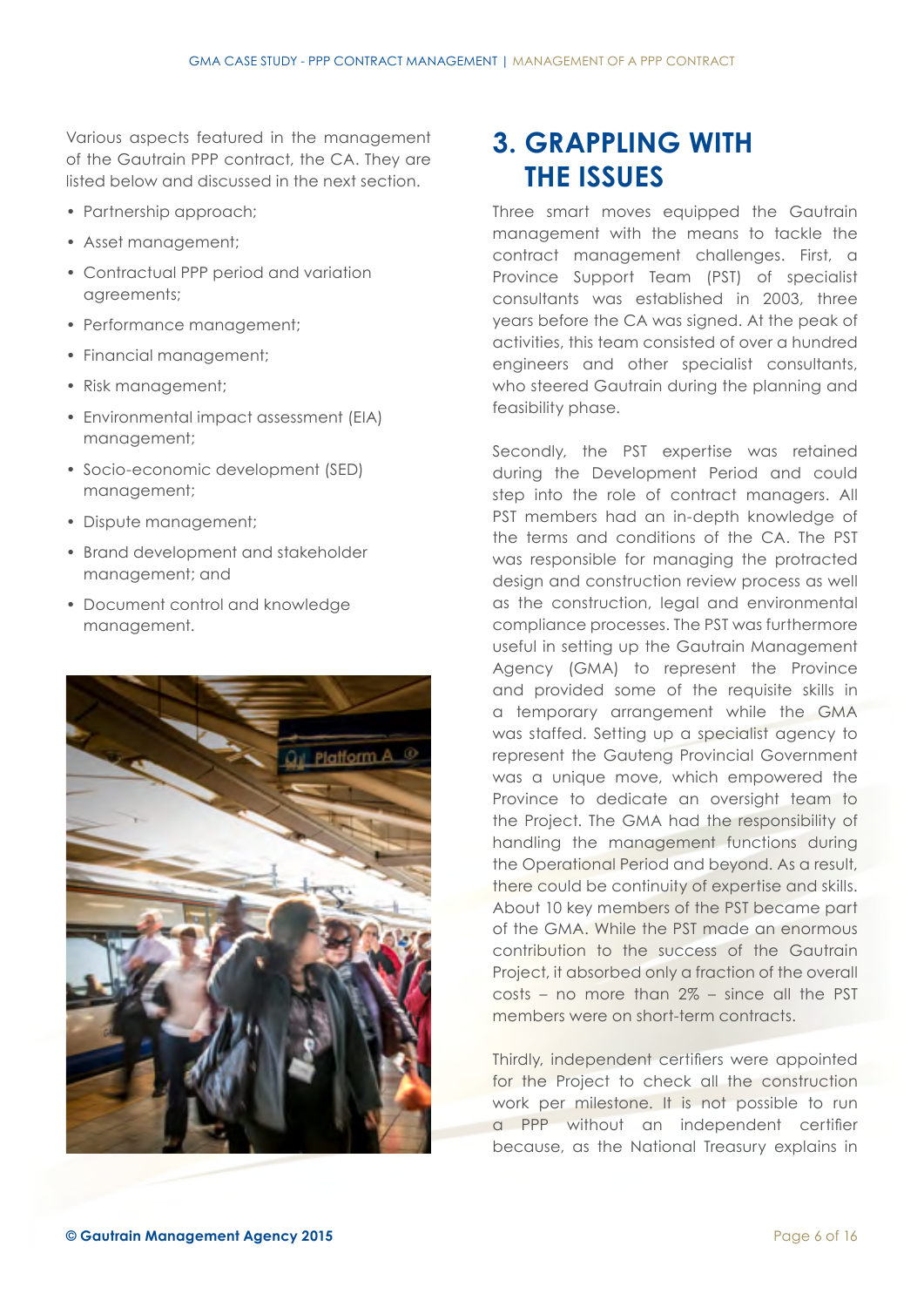its PPP Guidance, independence is required in certifying whether the project and the assets are indeed complete to specification. Since socio-economic development (SED) obligations formed part of the CA, an Independent Socio-Economic Monitor (ISEM) was appointed to check procurement, economic elements and all metrics from the SED targets. The details are set out in the SED case study. An Independent Market Researcher was also appointed to survey customer demand and satisfaction.

A closer look at the various aspects involved in managing a PPP contract vehicle provides an insight into how the issues that arose during the management of the CA were handled. All the intermediate steps along the way to achieving the interim goals had to be co-ordinated to reach the end goal: value for money.



#### Partnership approach

Relationship management in a PPP takes the form of a partnership style of working between the public and the private partners. The two partners fulfil different roles in a PPP, with the public partner being the owner and the main financier of the project, and the private partner being the developer and operator of the project. A collaborative working relationship should be implemented from the outset and supported by communication systems designed

to enhance the relationship throughout the life of the Project.

The GPG as the public partner had to keep communication lines open with the private partner Bombela (the Concessionaire). To this end, weekly management meetings were held between Bombela and the PST (which was later replaced by the GMA), representing the GPG. In addition, quarterly liaison meetings were held. The purpose of the liaison meetings was to review the Concessionaire's performance and attempt to resolve any disputed matters relating to the performance monitoring system.

The two CEOs also did a quarterly review of the Project performance at a quarterly forum. The relationship between the two partners benefitted from the fact that they were both housed in the same building. This increased interpersonal contact, which helped to minimise potential conflict.

#### Asset management

As the custodian of the asset, the GPG had to ensure that Bombela maintains and looks after the asset for the entire Concessionary period of 19 and a half years, as stipulated in the CA. At the end of this period, in March 2026, the asset needs to be returned to the GPG. The Gautrain management is keenly aware that their management function does not only take place on a daily basis, but needs to be forward looking to ensure a seamless handover of the assets to the GPG.

Asset management includes maintenance and assurance of the asset. These are critical elements in the operation of the Gautrain Project. The GMA has the task of assuring that the Concessionaire maintains and manages the assets as stated in the CA. The Concessionaire is required to adhere to good industry practice. It has to comply with recommended standards set by the Original Equipment Manufacturers (OEM), Network Rail Standards for Track and Overhead Contact Distribution System (OCDS) and Railway Group Standards for Rolling Stock.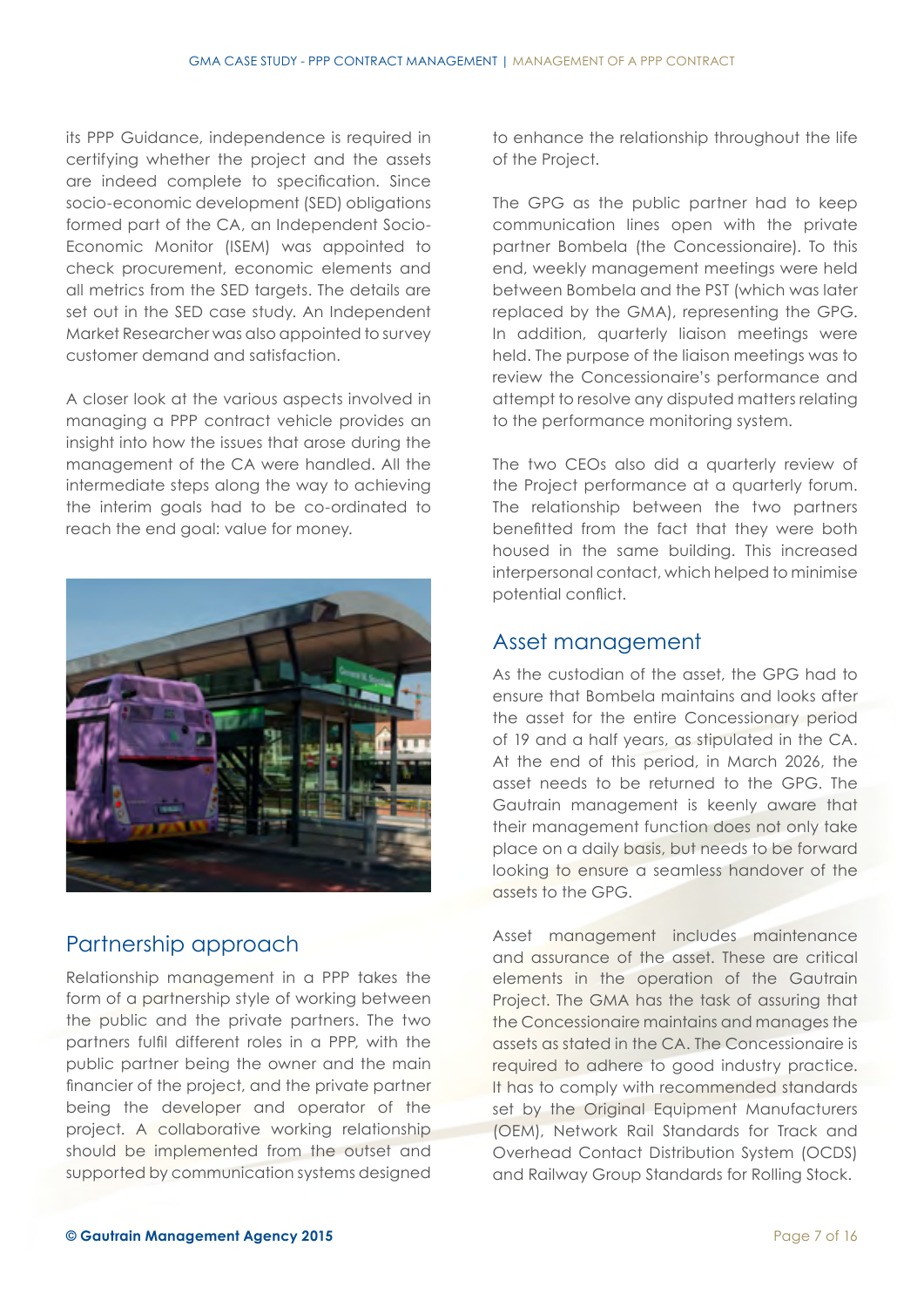#### Contractual PPP period and variation agreements

The length of the PPP contract period and the different nature of the functions performed during the Development and Operational Periods, posed a challenge for contract management.

The PST managed the contract during the Development Period and had the right of review of any design and construction documents. Since there were thousands of design reviews, the PST implemented a comprehensive design review process. Reviews approval categories varied from unconditional acceptance to outright rejection. Despite the efficiency of the review process, legacy issues, including some unresolved disputes, were carried over into the operational period when the GMA replaced the PST as the contract manager. The problem was mitigated, to some extent, by the variation provisions contained in the CA.

#### Performance management

Effective performance management was essential to the successful functioning of the service during the operational period. As such, performance management was the responsibility of the GMA, which was established at the beginning of the Operational Period. The performance requirements are set out in the CA and embrace the following functions: asset management, maintenance and assurance, the patronage guarantee, fare evasion, performance incentives, actual total revenues, capacity increases and any other matters relating to the operation of the system.

Successful performance management should, in general, ensure that all the qualitative and quantitative aspects of the entire Gautrain Project are adhered to. The GMA implemented a Performance Management System (PMS), which incorporated a monthly performance monitoring system as well as a penalty system. The system has been functioning successfully since the first month of operations and is regarded as one of the best performance management systems deployed in a PPP.

| <b>PERFORMANCE MEASUREMENT DESCRIPTION</b>                                                                                                                                                                                                                                             | <b>Target</b>  | <b>GMA Measurement /</b><br>Assessment |  |
|----------------------------------------------------------------------------------------------------------------------------------------------------------------------------------------------------------------------------------------------------------------------------------------|----------------|----------------------------------------|--|
| <b>Train Service Availability</b><br>Monthly percentage of actual train trips less early starts to all<br>scheduled trips in any day of Contact Month.                                                                                                                                 | 95.0%          | 97.00%                                 |  |
| <b>Train Service Punctuality</b><br>Monthly percentage of actual less late trips less early starts to all<br>actual trips in any day of any Contract Month. All scheduled services<br>shall arrive at the destination station not more than three (3) minutes<br>later than scheduled. | 90%            | 93.38%                                 |  |
| Train Overcrowding Management - Off Peak / Weekend / PPH<br>Number of times the rail Service Capacity Utilisation in the most<br>crowded link during the off-peak most crowded hour exceeds 105% of<br>the scheduled Rail Service Capacity provided by the Operating Plan.             | $\overline{4}$ | $\Omega$                               |  |
| <b>Train Overcrowding Management - Peak Hours</b><br>Rail Service Capacity Utilisation in the most crowded link during the<br>peak most crowded hour as a percentage of the scheduled Rail<br>Service Capacity provided by the Operating Plan.                                         | $\overline{4}$ | $\Omega$                               |  |

#### **Performance dashboard**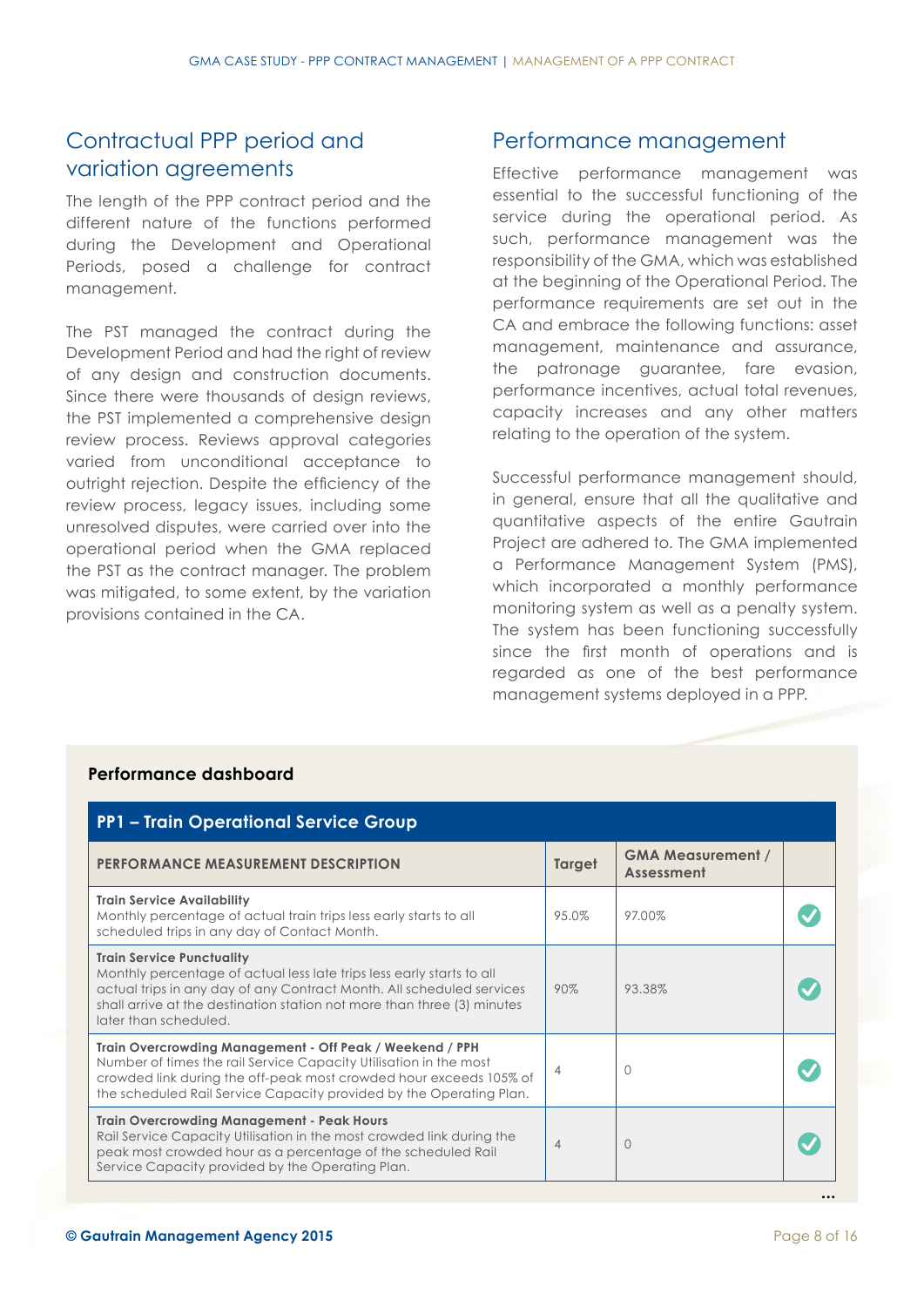#### **Performance dashboard (continued)**

| <b>PP2 - Feeder and Distribution Service Group</b>                                                                                                                                                                                                                                                                                    |               |                                        |  |
|---------------------------------------------------------------------------------------------------------------------------------------------------------------------------------------------------------------------------------------------------------------------------------------------------------------------------------------|---------------|----------------------------------------|--|
| <b>PERFORMANCE MEASUREMENT DESCRIPTION</b>                                                                                                                                                                                                                                                                                            | <b>Target</b> | <b>GMA Measurement /</b><br>Assessment |  |
| <b>Dedicated Feeder &amp; Distribution Service Availability</b><br>Percentage of actual trips less early starts to all scheduled trips on<br>average in any Contact Month. Failure to run means that the journey is<br>cancelled. (*Re-assess after 6 months after Phase 2 Bedding in Period)                                         | 95%           | 80.65%                                 |  |
| <b>Dedicated Feeder &amp; Distribution Service Punctuality</b><br>Percentage of actual less late trips less early starts to all trips on<br>average in any Contract Month. All trips not departing within 5<br>minutes of schedule shall be regarded as late or early. (*Re-assess<br>after 6 months after Phase 2 Bedding in Period) | 90%           | Exempt: 77.35%                         |  |
| <b>Dedicated Feeder &amp; Distribution Service Vehicle Age</b><br>Percentage of Vehicles having less than 10 years to the total number<br>of vehicles. The ratio shall not be less than the target performance for<br>more than five consecutive days.                                                                                | 98%           | 100.00%                                |  |

| <b>PP3 - Customer Feedback Group</b>                                                                                                                                                                                                                                                                                |        |                                        |  |
|---------------------------------------------------------------------------------------------------------------------------------------------------------------------------------------------------------------------------------------------------------------------------------------------------------------------|--------|----------------------------------------|--|
| <b>PERFORMANCE MEASUREMENT DESCRIPTION</b>                                                                                                                                                                                                                                                                          | Target | <b>GMA Measurement /</b><br>Assessment |  |
| <b>Passenger Satisfaction Survey (6 monthly)</b><br>Conduct and publish bi-annual satisfaction surveys.                                                                                                                                                                                                             | 100%   | 100.00%                                |  |
| <b>Customer Comments</b><br>Percentage of number of "comments/complaints" received less<br>number of "comments/complaints" not receiving an initial response<br>within 7 days to number of "comment/complaints" received.                                                                                           | 95%    | 100.00%                                |  |
| <b>Real Time Information Availability (PID's)</b><br>Passenger Information System availability: percentage of actual<br>working time of equipment to the planned working time measured<br>with the SCADA.                                                                                                           | 98%    | 100.00%                                |  |
| <b>Timetable Availability</b><br>Percentage of "pass" records to all records. Surveys are undertaken by<br>the Operator's staff scoring cards to check that the proper information<br>is displayed at the proper place, readable and up-to-date. It includes<br>information provided on the Concessionaire website. | 98%    | 100.00%                                |  |
| <b>Availability of Access Control</b><br>Availability of access control equipment on average in any Contract<br>Month. Percentage of actual working time of equipment to the<br>planned working time measured with the SCADA.                                                                                       | 97%    | 97.88%                                 |  |

**...**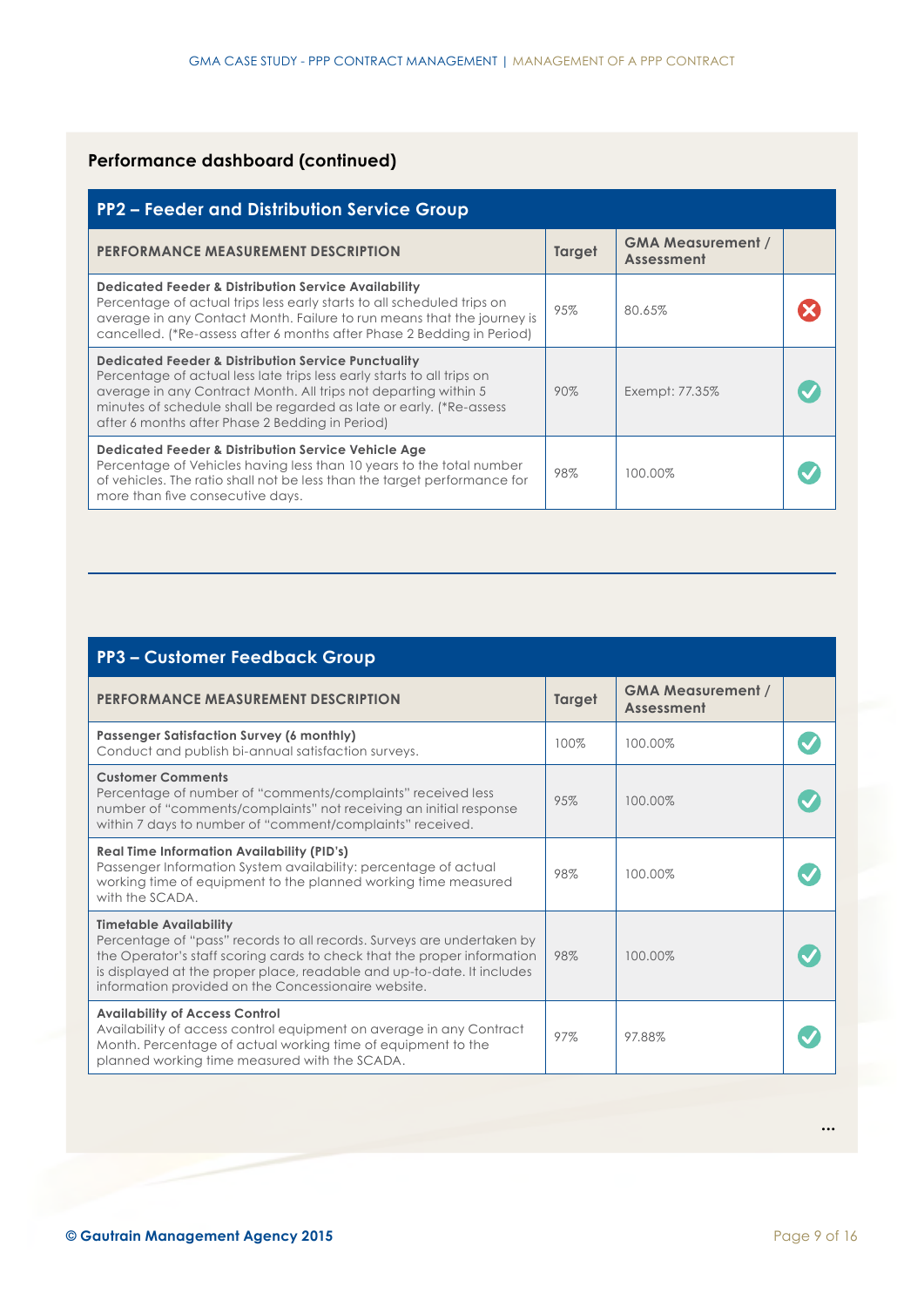#### **Performance dashboard (continued)**

| <b>PP4 - Security Group</b>                                                                                                                                                                                                                                                                                                                                                            |        |                                        |  |
|----------------------------------------------------------------------------------------------------------------------------------------------------------------------------------------------------------------------------------------------------------------------------------------------------------------------------------------------------------------------------------------|--------|----------------------------------------|--|
| <b>PERFORMANCE MEASUREMENT DESCRIPTION</b>                                                                                                                                                                                                                                                                                                                                             | Target | <b>GMA Measurement /</b><br>Assessment |  |
| <b>Physical Security of Passengers</b><br>Incidents of assaults or bodily injury to any person whilst in the<br>System resulting from the conduct of other persons in the System of<br>a criminal nature, measured as a number of incidents per million<br>passenger journeys.                                                                                                         | 3      |                                        |  |
| <b>Safety of Passengers Property</b><br>Incidents of loss of or damage to personal property belonging to any<br>person whilst in the System resulting from the conduct of other persons<br>in the System of a criminal nature (and not arising from an incident<br>already taken into account in relation to S1), measured as a number of<br>incidents per million passenger journeys. |        | 6                                      |  |

| PP5 - Cleanliness and Damage Repair Group                                                                                                                                                                                                                                                                                                                                          |        |                                        |  |
|------------------------------------------------------------------------------------------------------------------------------------------------------------------------------------------------------------------------------------------------------------------------------------------------------------------------------------------------------------------------------------|--------|----------------------------------------|--|
| <b>PERFORMANCE MEASUREMENT DESCRIPTION</b>                                                                                                                                                                                                                                                                                                                                         | Target | <b>GMA Measurement /</b><br>Assessment |  |
| <b>Train Set Cleaning</b><br>Percentage of "Train Set Cleanliness audits" passed successfully<br>to total number of audits performed. "Train Set Cleanliness audits"<br>are performed by the Operator's staff using score cards including<br>checking of: exterior cleanliness, exterior graffiti, interior cleanliness,<br>litter, interior graffiti, windows etching/scratching. | 95%    | 96.59%                                 |  |
| <b>Train Set Condition</b><br>Percentage of "Train Set Condition audits" passed successfully<br>to total number of audits performed. "Train Set Condition audits"<br>are performed by the Operator's staff using score cards including<br>checking of: interior condition, exterior condition, passenger,<br>information systems, ambiance.                                        | 95%    | 98.89%                                 |  |
| <b>Station Cleaning</b><br>Percentage of "Station Cleanliness audits" passed successfully<br>to total number of audits performed. "Station Cleanliness audits"<br>are performed by the Operator's staff using score cards including<br>checking of: graffiti, litter, windows etching/scratching.                                                                                  | 9.5%   | 96.67%                                 |  |
| <b>Station Condition</b><br>Percentage of "Station Condition audits" passed successfully to<br>total number of audits performed. "Station Condition audits" are<br>performed by the Operator's staff using score cards.                                                                                                                                                            | 95%    | 83,33%                                 |  |

*Figure 1: Illustration of the performance matrix*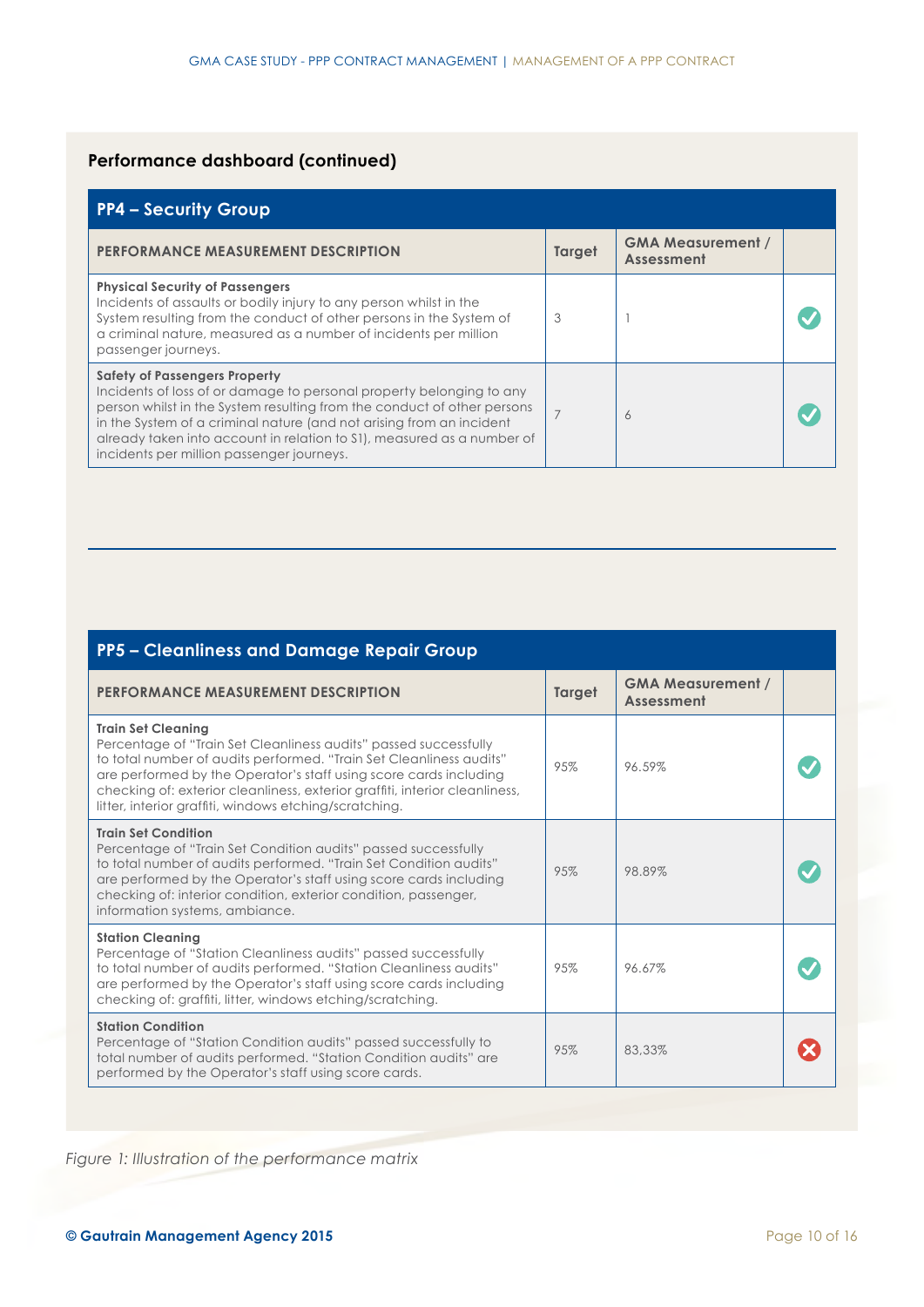The success of the PMS can be attributed to the following:

- Setting up specialist committees to deal with the different aspects of performance management;
- Conducting regular inspections and issuing non-conformance reports to the Concessionaire to ensure that service standards are maintained;
- Holding regular PMS meetings; and
- Applying the penalty system judiciously in consultation with the Concessionaire.

#### Financial management

It was the task of financial management to ensure that the Gautrain Project was completed within the budget. Since a PPP has a long lifespan, various risk factors can impact on the budget and need to be closely managed. In general, these include construction cost overruns, project delays, reduced usage, higher operating costs, changes in interest and exchange rates, and inflation. It is noted in the Financial Model case study that the Gautrain Project was affected by changes in exchange rates and inflation. These cost escalations were provided for and managed in terms of financial modelling.

Financial management also has to ensure that payments to be made between the parties were made on time, failing which heavy penalties would be imposed. During the Development Period of the Project, payments to Bombela for the construction and delivery of the Gautrain system were made by the GPG against the completion of specific verifiable milestones. Bombela claimed payments for the completed milestones once a month. After assessing whether the milestones had been achieved, the Independent Certifier issued a certificate to the Province against which payment was made.

Since the signing of the CA in 2006, there has not been a single late payment. As a result, there has been no need for the Concessionaire to make any claims for late payments.



#### Risk management

Assuming most of the risks associated with the design, construction, financing, operation and maintenance of the Gautrain, in accordance with the CA, is the responsibility of the Concessionaire. Ensuring that this is indeed the case was the responsibility of the PST during the Development Period and became the responsibility of the GMA during the Operational Period.

The GMA therefore has an oversight role in relation to risk management. It fulfils this role in accordance with its Risk Management Framework (RMF). The RMF is designed to ensure that information about risks derived from the risk management process is adequately reported and used as a basis for decision making and accountability at all relevant organisational levels.

Risks are contractually allocated between the two parties in the CA. Transferring a significant amount of risk to the private partner is an inherent characteristic of a PPP contract. In the case of the Gautrain Project, risk management faced two challenges. In the transition from the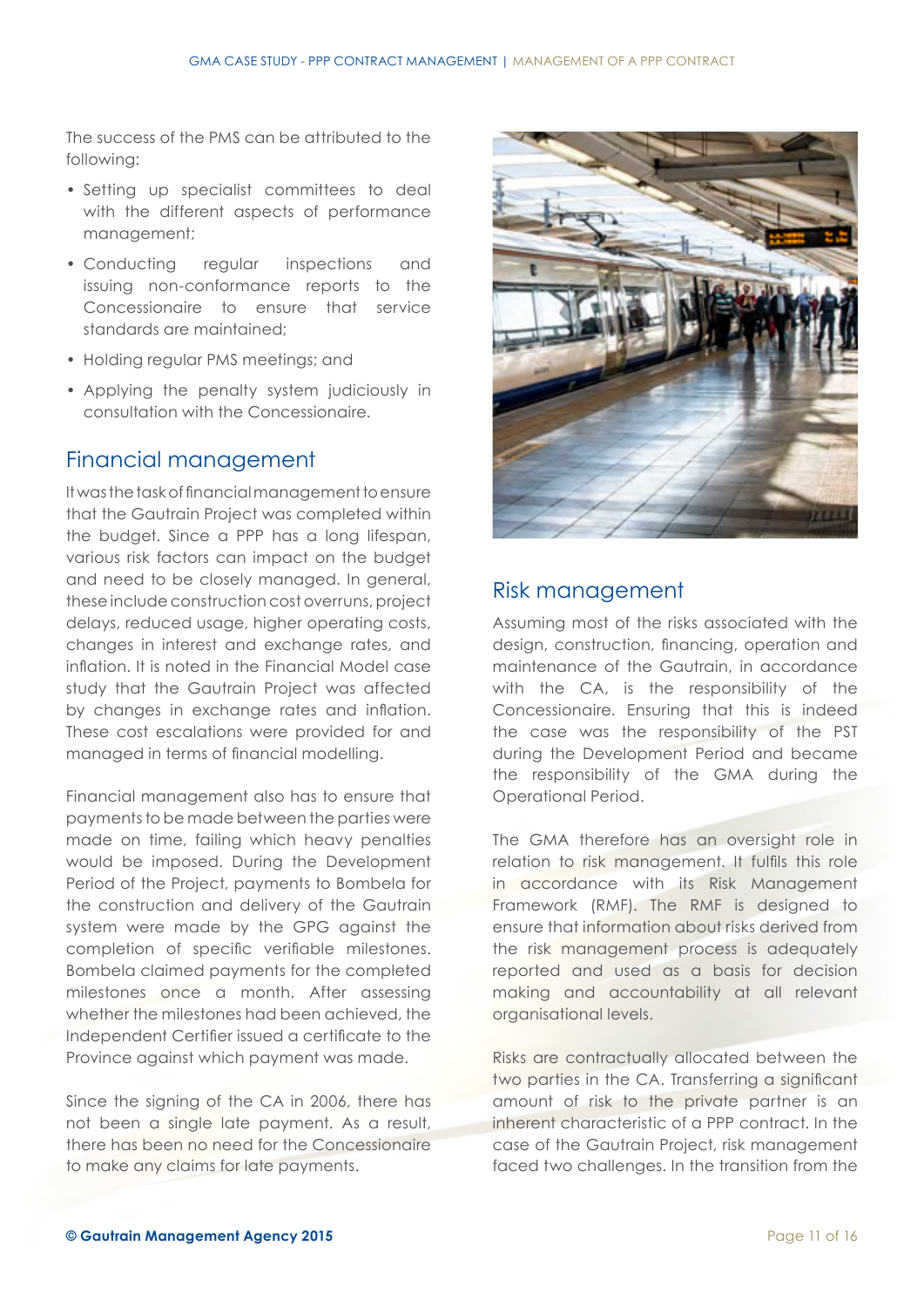Development Period to the Operational Period there was a measure of uncertainty as to the assignment of risk to the Concessionaire. Not all risks were clearly identified and assigned to the Concessionaire in the CA.

#### Environmental impact assessment (EIA) management

Environmental impact assessment (EIA) is a legal requirement for all large infrastructure projects. The EIA process for the Gautrain Project was governed by the 1997 EIA regulations based on the Environment Conservation Act 73 of 1989 (the ECA).

Developing the EIA is a complex process, covering a wide variety of impact assessments, requiring skills from various experts, inputs from Interested and Affected Parties (I&APs), including large-scale public participation, and adherence to a prescribed administrative regime. As such, EIA poses a management challenge.

The EIA process for the Gautrain Project is set out in the Environmental Impact Assessment case study. The process took place during the planning phase and Development Period of



the Project and was managed by Gautrans and the PST. Upon completion of the initial EIA process, an Environmental Authorisation (Record of Decision) was obtained in 2004. The Environmental Management Plan (EMP) for the Project was approved in terms of the Record of Decision. An Independent Environmental Control Person (IECP) was appointed to monitor and report on compliance with the approved EMP. The IECP's monitoring and reporting duties extended to any other environmental statutory obligations pertaining to environmental performance during the development and subsequent operation of the Project. The EIA process extended well into the last stages of the Development Period, since amendments to the initial EIA authorisation were necessitated by changes in the route alignment and design of the Project.

An Environmental Management Committee (EMC) was appointed, chaired by the IECP. All the relevant Environmental Authorities were represented, together with representatives of the GPG and the Concessionaire. The committee met once a month. Monthly reports were submitted to the EMC by the Concessionaire and the IECP. The reports included records of non-compliance, reasons for non-compliance and measures taken to rectify non-compliance and address any public complaints related to environmental management on the Project.

#### Socio-economic development (SED) management

There is a risk that socio-economic development (SED) ends up as a neglected area in a PPP. However, Gautrain management prioritised SED alongside the technical, financial and legal cornerstones of the PPP process. Gautrain's commitment to SED is set out in a separate case study.

The first step in managing the SED process was to convert the government objectives into measureable performance indicators and entrenching these into the CA so as to ensure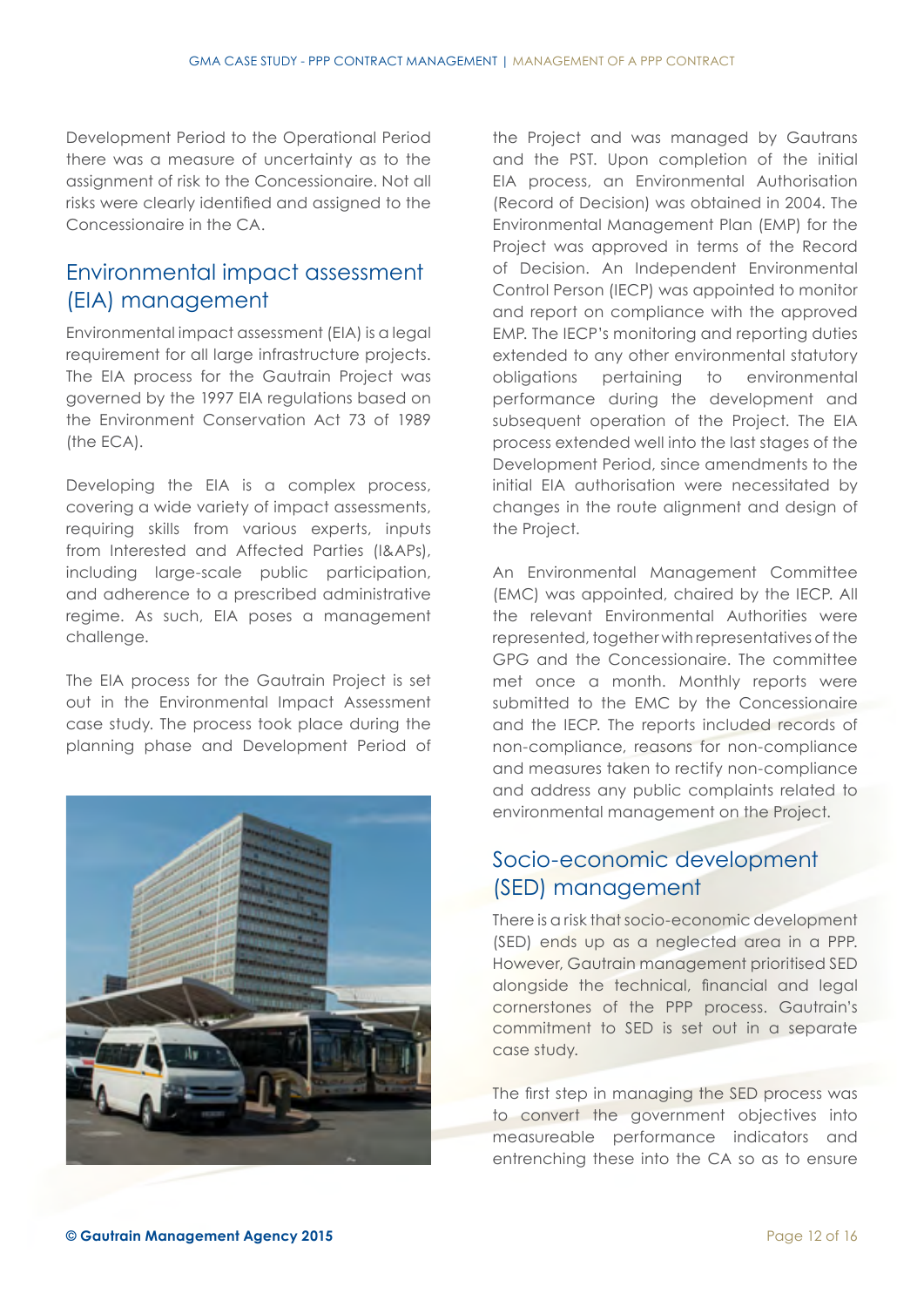SED compliance. Monthly contractual SED obligations were agreed to for each of the business units of the Concessionaire as well as for each of the respective SED elements for both the Development and Operational Periods.

This was followed by setting up the necessary resources to monitor SED. Foremost amongst these was the appointment of an independent socio-economic monitor (ISEM) to check and verify procurement, economic elements and all metrics from the SED targets.

Monthly reporting and independent monthly verification were performed. These were done in the form of site visits and verification meetings, in which the claims were supported by required documentation. The penalty mechanism was based on a quarterly performance evaluation.

Thanks to the stringent monitoring and verification management process and the commitment by the Concessionaire, the SED objectives were surpassed.

#### Dispute management

Disputes are inevitable in a PPP, no matter how good the partnership approach and how thorough and effective the contract management process. This is because the public and private partners have different roles and different interests. Disputes arising in the Gautrain Project were managed by means of a dispute resolution structure and process.

Potential disputes were categorised into two types: First, disputes relating to technical issues, and, secondly, other disputes, including disputes relating to the interpretation of the CA. The dispute resolution process was handled in terms of type-specific structures.

For technical-related disputes, the GPG and the Concessionaire jointly appointed a Dispute Resolution Board (DRB) during the Development Period of the Project. The Board was chaired by a retired judge, assisted by two eminent technical



persons. CA interpretation-related and other disputes were handled through an arbitration process. Although the DRB met regularly only one dispute was dealt with at this forum.

#### Brand development and stakeholder management

Both brand development and stakeholder management fall under the communication and marketing function of the GMA. Two separate case studies are dedicated to these areas: Brand Communication and Stakeholder Management.

Brand development influences the perceptions that stakeholders have of the value created by a project, and ultimately impacts on the success of a project. An interim Gautrain Rapid Rail Link brand operated during the planning phase of the Project as a forerunner to the Gautrain brand of today. The current brand was developed at the beginning of the Development Period.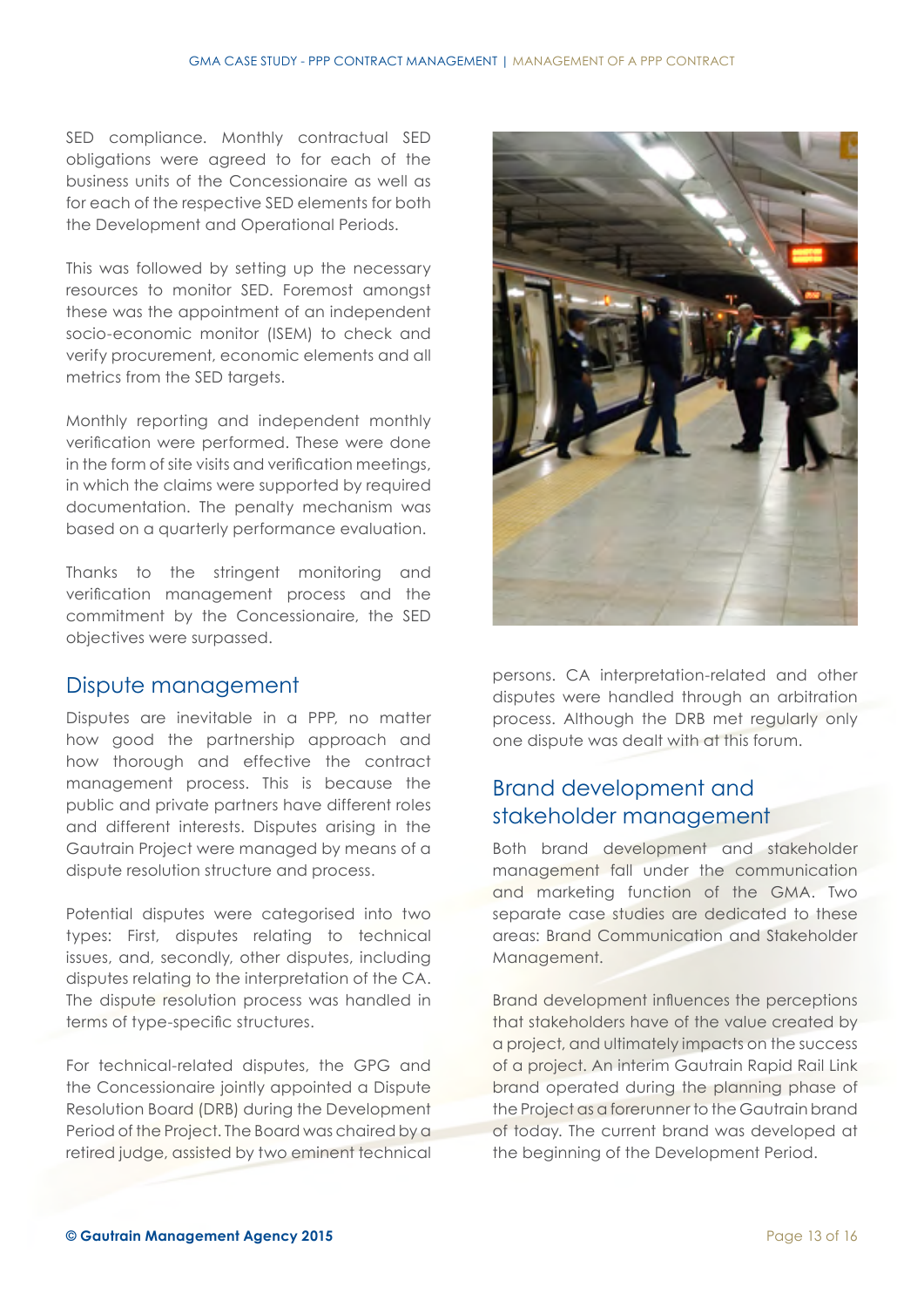Stakeholder management has been crucial to the success of the Gautrain Project. Gautrain management recognised that there was a direct link between the successful management of the relationships between the Project and its stakeholders, and the stakeholders' assessment of a successful Project outcome.

Gautrain has multiple and varied stakeholders, who, moreover, change in tune with the dynamic nature of the Gautrain system. In the earlier phases of the Project many of the stakeholders were opponents of the Project, which compounded the stakeholder challenge. The Gautrain stakeholder management successfully implemented a situational model, categorising and prioritising stakeholder groups, and adapting the priorities according to the changes taking place in the Gautrain environment.

#### Document control and knowledge management

The entire process of developing and operating the Gautrain system had to be recorded and documented. The vast scope and intricacies



of this function are set out in the Document Control case study. Ensuring effective document control was a priority task of contract management, for lack of access to the documentation regulating the entire system could literally bring the Gautrain to a halt.

The GMA has established a Knowledge Management Unit to assist the contract management team to meet legislative and contractual requirements and to ensure the continuity of knowledge throughout the life of the Project. The knowledge management tasks include receiving, collecting and recording meaningful information, storing and sharing the information, information security and maintaining and disposing of information.

### **4. WHAT WE LEARNT**

#### What worked well

One of the dimensions of PPP contract management, as discussed earlier on, is to manage proactively by anticipating future needs. The Gautrain management acted proactively by implementing three smart moves long before the appointment of the Concessionaire.

Thorough planning and feasibility studies could be conducted in that a team of experts in the form of the PST was appointed three years before the CA was signed. Continuity of expert skills could be achieved by retaining PST expertise when the GMA was established to manage the Gautrain Project. Objective certifying to establish whether targets have been achieved to specification could be obtained because independent certifiers were appointed in the areas of construction, SED and EIA.

In addition to the proactive management of the PPP as outlined above, the partnership between the GPG as the public partner and the Concessionaire as the private partner had to be actively managed on an ongoing basis. Weekly liaison meetings and quarterly CEO meetings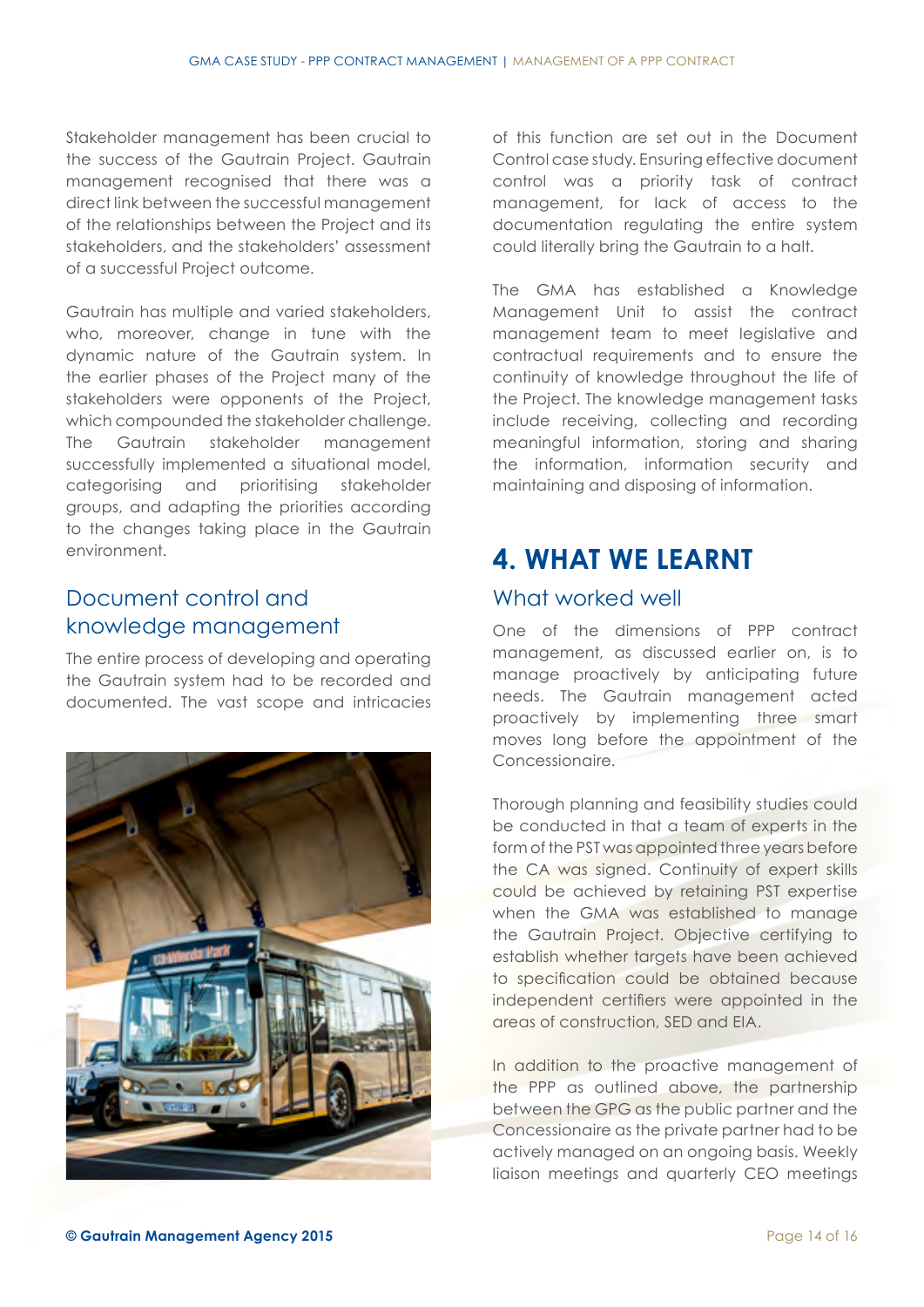were held between the partners to review the performance of the Concessionaire and to discuss and attempt to resolve points of conflict. The decision to house the two partners in the same building during the Development Period contributed to maintaining a good working partnership relationship.

The various Gautrain functions – performance, financial, risk, EIA, SED, brand and stakeholder management and document control – were managed successfully in order to achieve value for money. The performance management system (PMS) implemented for the Project was particularly effective and is regarded as one of the best systems deployed in a PPP in South Africa.

Achieving value for money in the Gautrain Project also meant fulfilling the purpose for which the Gautrain Project was implemented, which was to promote long-term sustainable socio-economic growth for Gauteng. As such, SED played a key role in achieving value for money. Both the GPG and the Concessionaire were totally committed to SED and managed to surpass the SED targets set for the Gautrain Project.

Asset management is a challenging aspect of contract management, given the lengthy period of the contract between the GPG and the Concessionaire. The GMA adopted a forwardlooking approach to managing the Gautrain asset so as to ensure a seamless handover to the GPG at the end of the Concessionary period of 19 and a half years.

#### What did not work well

The different nature of the functions performed during the Development and Operational Periods, posed a challenge for contract management, as discussed earlier on. To some extent, the problem was mitigated by the variation agreements contained in the CA. This did not solve all the problems, however. The CA has achieved a stable contractual environment, but is fairly inflexible and difficult to amend.

Attempting to regulate the development and operational functions of the Gautrain Project under one agreement also had implications for risk management. Not all risks were clearly assigned to the Concessionaire in the CA. It was particularly in the transition from the Development Period to the Operational Period that there was a measure of uncertainty as to the assignment of risk to the Concessionaire.

Dispute management was not always successful. The Dispute Resolution Board (DRB), which was set up to handle technical-related issues, did not add value to the management of the CA. The DRB handled only one dispute, which had to be referred for arbitration since neither party accepted its ruling.